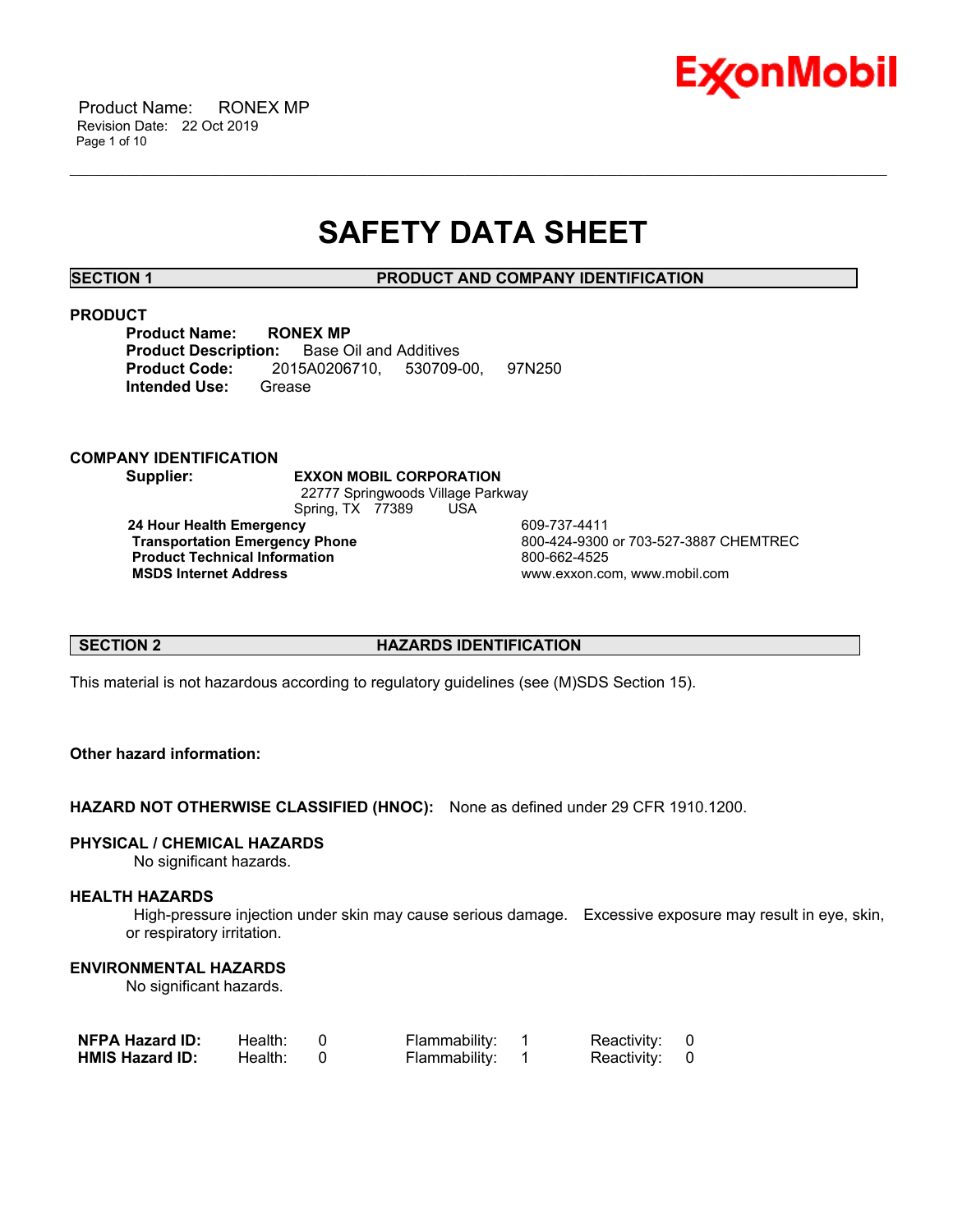

 Product Name: RONEX MP Revision Date: 22 Oct 2019 Page 2 of 10

**NOTE:** This material should not be used for any other purpose than the intended use in Section 1 without expert advice. Health studies have shown that chemical exposure may cause potential human health risks which may vary from person to person.

\_\_\_\_\_\_\_\_\_\_\_\_\_\_\_\_\_\_\_\_\_\_\_\_\_\_\_\_\_\_\_\_\_\_\_\_\_\_\_\_\_\_\_\_\_\_\_\_\_\_\_\_\_\_\_\_\_\_\_\_\_\_\_\_\_\_\_\_\_\_\_\_\_\_\_\_\_\_\_\_\_\_\_\_\_\_\_\_\_\_\_\_\_\_\_\_\_\_\_\_\_\_\_\_\_\_\_\_\_\_\_\_\_\_\_\_\_\_

# **SECTION 3 COMPOSITION / INFORMATION ON INGREDIENTS**

This material is defined as a mixture.

#### **Hazardous Substance(s) or Complex Substance(s) required for disclosure**

| <b>Name</b>                               | CAS#       |                | <b>GHS Hazard Codes</b> |
|-------------------------------------------|------------|----------------|-------------------------|
|                                           |            | Concentration* |                         |
| BENZENAMINE, N-PHENYL-, REACTION PRODUCTS | 68411-46-1 | 1 - < 5%       | H316, H402, H412        |
| IWITH 2.4.4-TRIMETHYLPENTENE              |            |                |                         |
| IZINC DIALKYL DITHIOPHOSPHATE             | 68457-79-4 | $- < 2.5\%$    | H315, H318, H401, H411  |
| <b>IZINC DINONYLNAPHTHALENE SULFONATE</b> | 28016-00-4 | $0.1 - 5.1\%$  | H315, H318, H317        |

\* All concentrations are percent by weight unless material is a gas. Gas concentrations are in percent by volume.

As per paragraph (i) of 29 CFR 1910.1200, formulation is considered a trade secret and specific chemical identity and exact percentage (concentration) of composition may have been withheld. Specific chemical identity and exact percentage composition will be provided to health professionals, employees, or designated representatives in accordance with applicable provisions of paragraph (i).

#### **SECTION 4 FIRST AID MEASURES**

#### **INHALATION**

Under normal conditions of intended use, this material is not expected to be an inhalation hazard.

#### **SKIN CONTACT**

Wash contact areas with soap and water. If product is injected into or under the skin, or into any part of the body, regardless of the appearance of the wound or its size, the individual should be evaluated immediately by a physician as a surgical emergency. Even though initial symptoms from high pressure injection may be minimal or absent, early surgical treatment within the first few hours may significantly reduce the ultimate extent of injury.

### **EYE CONTACT**

Flush thoroughly with water. If irritation occurs, get medical assistance.

#### **INGESTION**

First aid is normally not required. Seek medical attention if discomfort occurs.

# **SECTION 5 FIRE FIGHTING MEASURES**

# **EXTINGUISHING MEDIA**

**Appropriate Extinguishing Media:** Use water fog, foam, dry chemical or carbon dioxide (CO2) to extinguish flames.

**Inappropriate Extinguishing Media:** Straight Streams of Water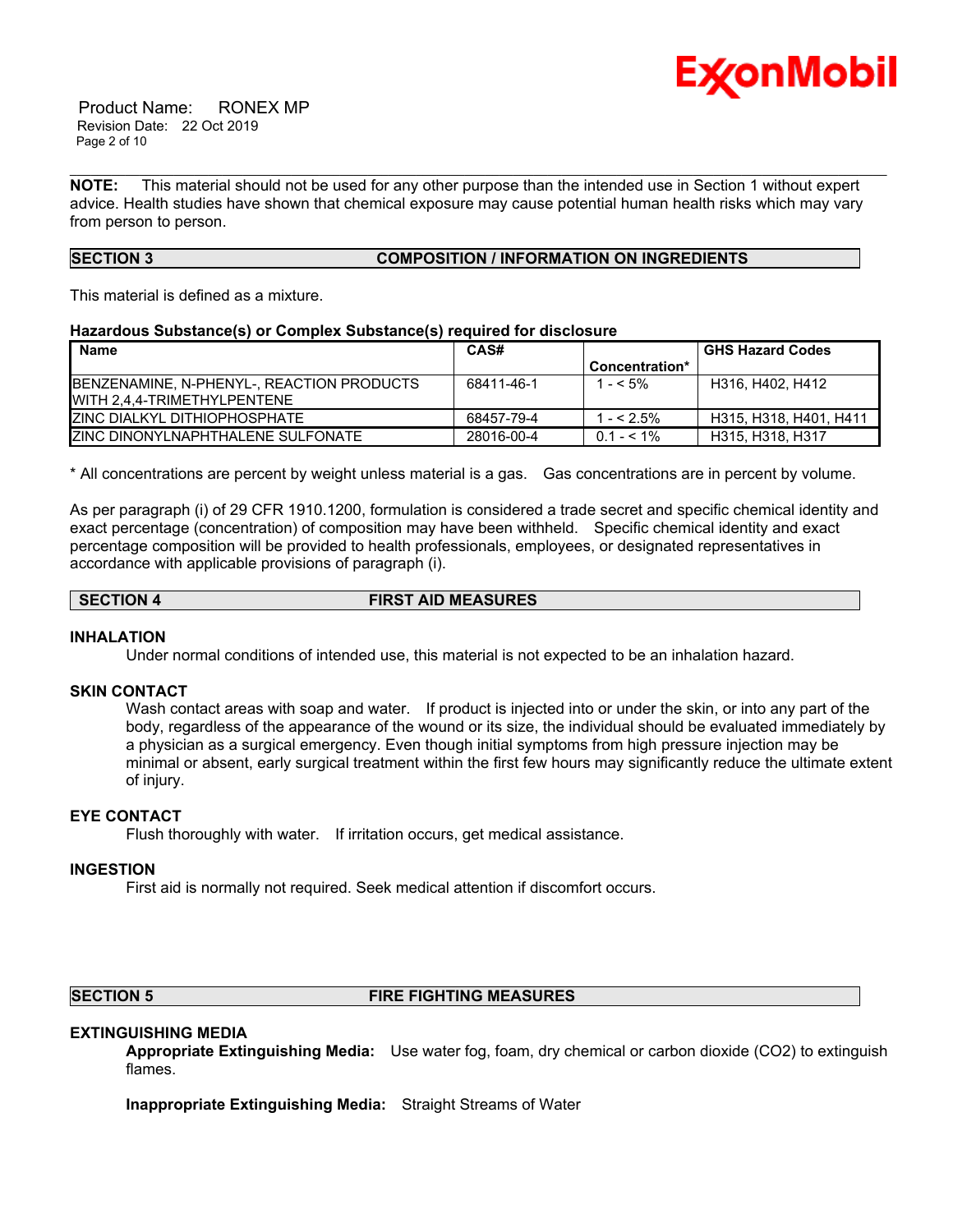

 Product Name: RONEX MP Revision Date: 22 Oct 2019 Page 3 of 10

#### **FIRE FIGHTING**

**Fire Fighting Instructions:** Evacuate area. Prevent runoff from fire control or dilution from entering streams, sewers, or drinking water supply. Firefighters should use standard protective equipment and in enclosed spaces, self-contained breathing apparatus (SCBA). Use water spray to cool fire exposed surfaces and to protect personnel.

\_\_\_\_\_\_\_\_\_\_\_\_\_\_\_\_\_\_\_\_\_\_\_\_\_\_\_\_\_\_\_\_\_\_\_\_\_\_\_\_\_\_\_\_\_\_\_\_\_\_\_\_\_\_\_\_\_\_\_\_\_\_\_\_\_\_\_\_\_\_\_\_\_\_\_\_\_\_\_\_\_\_\_\_\_\_\_\_\_\_\_\_\_\_\_\_\_\_\_\_\_\_\_\_\_\_\_\_\_\_\_\_\_\_\_\_\_\_

**Hazardous Combustion Products:** Aldehydes, Incomplete combustion products, Oxides of carbon, Smoke, Fume, Sulfur oxides

#### **FLAMMABILITY PROPERTIES**

**Flash Point [Method]:** >200°C (392°F) [EST. FOR OIL, ASTM D-92 (COC)] **Flammable Limits (Approximate volume % in air):** LEL: N/D UEL: N/D **Autoignition Temperature:** N/D

#### **SECTION 6 ACCIDENTAL RELEASE MEASURES**

### **NOTIFICATION PROCEDURES**

In the event of a spill or accidental release, notify relevant authorities in accordance with all applicable regulations. US regulations require reporting releases of this material to the environment which exceed the applicable reportable quantity or oil spills which could reach any waterway including intermittent dry creeks. The National Response Center can be reached at (800)424-8802.

#### **PROTECTIVE MEASURES**

Avoid contact with spilled material. See Section 5 for fire fighting information. See the Hazard Identification Section for Significant Hazards. See Section 4 for First Aid Advice. See Section 8 for advice on the minimum requirements for personal protective equipment. Additional protective measures may be necessary, depending on the specific circumstances and/or the expert judgment of the emergency responders.

For emergency responders: Respiratory protection: respiratory protection will be necessary only in special cases, e.g., formation of mists. Half-face or full-face respirator with filter(s) for dust/organic vapor or Self Contained Breathing Apparatus (SCBA) can be used depending on the size of spill and potential level of exposure. If the exposure cannot be completely characterized or an oxygen deficient atmosphere is possible or anticipated, SCBA is recommended. Work gloves that are resistant to hydrocarbons are recommended. Gloves made of polyvinyl acetate (PVA) are not water-resistant and are not suitable for emergency use. Chemical goggles are recommended if splashes or contact with eyes is possible. Small spills: normal antistatic work clothes are usually adequate. Large spills: full body suit of chemical resistant, antistatic material is recommended.

#### **SPILL MANAGEMENT**

**Land Spill:** Scrape up spilled material with shovels into a suitable container for recycle or disposal.

**Water Spill:** Stop leak if you can do it without risk. Confine the spill immediately with booms. Warn other shipping. Skim from surface.

Water spill and land spill recommendations are based on the most likely spill scenario for this material; however, geographic conditions, wind, temperature, (and in the case of a water spill) wave and current direction and speed may greatly influence the appropriate action to be taken. For this reason, local experts should be consulted. Note: Local regulations may prescribe or limit action to be taken.

### **ENVIRONMENTAL PRECAUTIONS**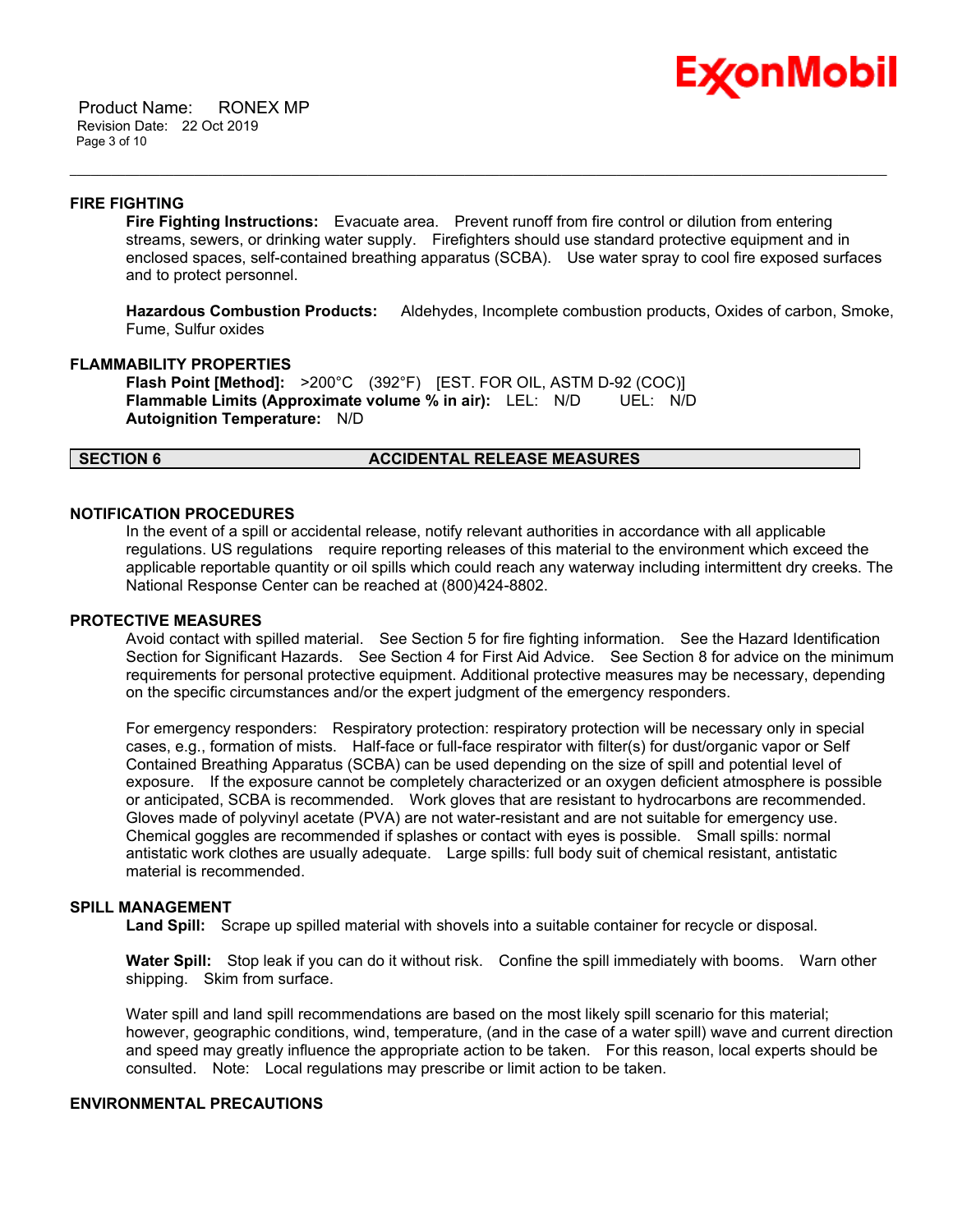

 Product Name: RONEX MP Revision Date: 22 Oct 2019 Page 4 of 10

Prevent entry into waterways, sewers, basements or confined areas.

\_\_\_\_\_\_\_\_\_\_\_\_\_\_\_\_\_\_\_\_\_\_\_\_\_\_\_\_\_\_\_\_\_\_\_\_\_\_\_\_\_\_\_\_\_\_\_\_\_\_\_\_\_\_\_\_\_\_\_\_\_\_\_\_\_\_\_\_\_\_\_\_\_\_\_\_\_\_\_\_\_\_\_\_\_\_\_\_\_\_\_\_\_\_\_\_\_\_\_\_\_\_\_\_\_\_\_\_\_\_\_\_\_\_\_\_\_\_

#### **SECTION 7 HANDLING AND STORAGE**

#### **HANDLING**

Prevent small spills and leakage to avoid slip hazard.

**Static Accumulator:** This material is not a static accumulator.

#### **STORAGE**

Do not store in open or unlabelled containers.

**SECTION 8 EXPOSURE CONTROLS / PERSONAL PROTECTION**

NOTE: Limits/standards shown for guidance only. Follow applicable regulations.

No biological limits allocated.

# **ENGINEERING CONTROLS**

The level of protection and types of controls necessary will vary depending upon potential exposure conditions. Control measures to consider:

No special requirements under ordinary conditions of use and with adequate ventilation.

#### **PERSONAL PROTECTION**

Personal protective equipment selections vary based on potential exposure conditions such as applications, handling practices, concentration and ventilation. Information on the selection of protective equipment for use with this material, as provided below, is based upon intended, normal usage.

**Respiratory Protection:** If engineering controls do not maintain airborne contaminant concentrations at a level which is adequate to protect worker health, an approved respirator may be appropriate. Respirator selection, use, and maintenance must be in accordance with regulatory requirements, if applicable. Types of respirators to be considered for this material include:

No protection is ordinarily required under normal conditions of use and with adequate ventilation.

For high airborne concentrations, use an approved supplied-air respirator, operated in positive pressure mode. Supplied air respirators with an escape bottle may be appropriate when oxygen levels are inadequate, gas/vapor warning properties are poor, or if air purifying filter capacity/rating may be exceeded.

**Hand Protection:** Any specific glove information provided is based on published literature and glove manufacturer data. Glove suitability and breakthrough time will differ depending on the specific use conditions. Contact the glove manufacturer for specific advice on glove selection and breakthrough times for your use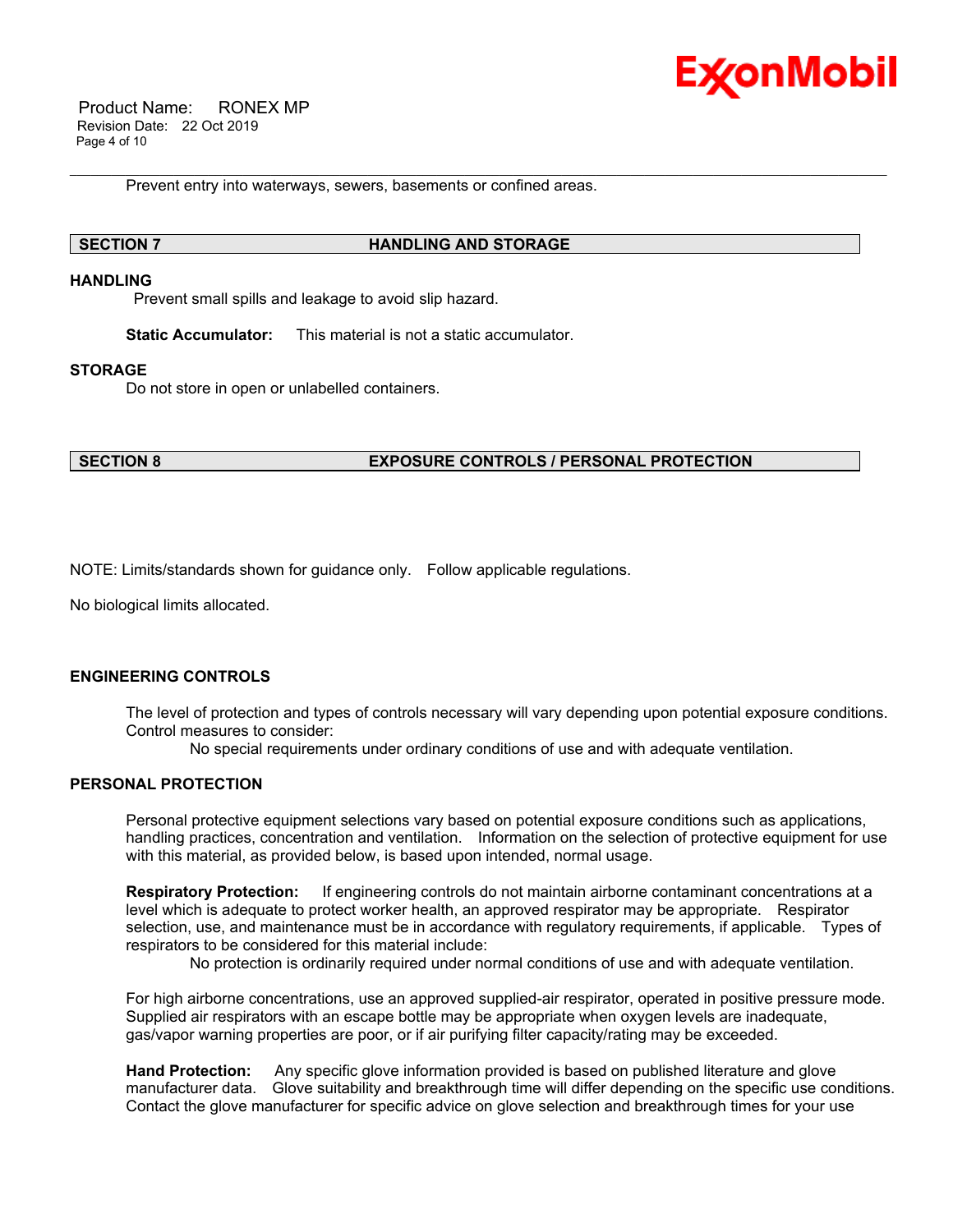

 Product Name: RONEX MP Revision Date: 22 Oct 2019 Page 5 of 10

> conditions. Inspect and replace worn or damaged gloves. The types of gloves to be considered for this material include:

\_\_\_\_\_\_\_\_\_\_\_\_\_\_\_\_\_\_\_\_\_\_\_\_\_\_\_\_\_\_\_\_\_\_\_\_\_\_\_\_\_\_\_\_\_\_\_\_\_\_\_\_\_\_\_\_\_\_\_\_\_\_\_\_\_\_\_\_\_\_\_\_\_\_\_\_\_\_\_\_\_\_\_\_\_\_\_\_\_\_\_\_\_\_\_\_\_\_\_\_\_\_\_\_\_\_\_\_\_\_\_\_\_\_\_\_\_\_

No protection is ordinarily required under normal conditions of use.

**Eye Protection:** If contact is likely, safety glasses with side shields are recommended.

**Skin and Body Protection:** Any specific clothing information provided is based on published literature or manufacturer data. The types of clothing to be considered for this material include:

 No skin protection is ordinarily required under normal conditions of use. In accordance with good industrial hygiene practices, precautions should be taken to avoid skin contact.

**Specific Hygiene Measures:** Always observe good personal hygiene measures, such as washing after handling the material and before eating, drinking, and/or smoking. Routinely wash work clothing and protective equipment to remove contaminants. Discard contaminated clothing and footwear that cannot be cleaned. Practice good housekeeping.

#### **ENVIRONMENTAL CONTROLS**

 Comply with applicable environmental regulations limiting discharge to air, water and soil. Protect the environment by applying appropriate control measures to prevent or limit emissions.

#### **SECTION 9 PHYSICAL AND CHEMICAL PROPERTIES**

**Note: Physical and chemical properties are provided for safety, health and environmental considerations only and may not fully represent product specifications. Contact the Supplier for additional information.**

#### **GENERAL INFORMATION**

**Physical State:** Solid **Form:** Semi-fluid **Color:** Green **Odor:** Characteristic **Odor Threshold:** N/D

### **IMPORTANT HEALTH, SAFETY, AND ENVIRONMENTAL INFORMATION**

**Relative Density (at 15.6 °C):** 0.901 **Flammability (Solid, Gas):** N/A **Flash Point [Method]:** >200°C (392°F) [EST. FOR OIL, ASTM D-92 (COC)] **Flammable Limits (Approximate volume % in air):** LEL: N/D UEL: N/D **Autoignition Temperature:** N/D **Boiling Point / Range:** > 316°C (600°F) [Estimated] **Decomposition Temperature:** N/D **Vapor Density (Air = 1):** N/D **Vapor Pressure:** < 0.013 kPa (0.1 mm Hg) at 20 °C [Estimated] **Evaporation Rate (n-butyl acetate = 1):** N/D **pH:** N/A **Log Pow (n-Octanol/Water Partition Coefficient):** > 3.5 [Estimated] **Solubility in Water:** Negligible **Viscosity:** 115 cSt (115 mm2/sec) at 40 °C **Oxidizing Properties:** See Hazards Identification Section.

# **OTHER INFORMATION**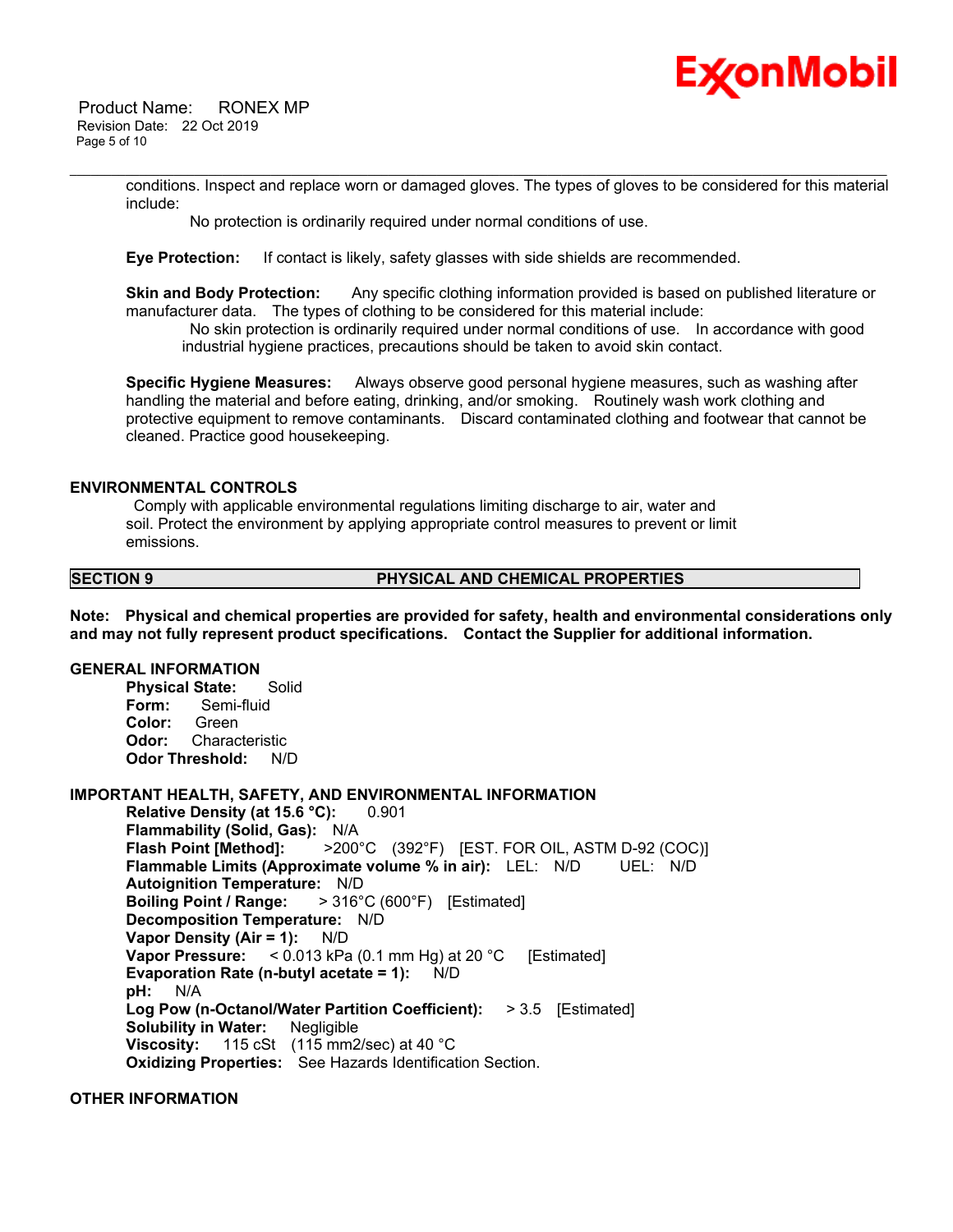

 Product Name: RONEX MP Revision Date: 22 Oct 2019 Page 6 of 10

> **Freezing Point:** N/D **Melting Point:** >246°C (475°F) **DMSO Extract (mineral oil only), IP-346:** < 3 %wt

NOTE: Most physical properties above are for the oil component in the material.

# **SECTION 10 STABILITY AND REACTIVITY**

\_\_\_\_\_\_\_\_\_\_\_\_\_\_\_\_\_\_\_\_\_\_\_\_\_\_\_\_\_\_\_\_\_\_\_\_\_\_\_\_\_\_\_\_\_\_\_\_\_\_\_\_\_\_\_\_\_\_\_\_\_\_\_\_\_\_\_\_\_\_\_\_\_\_\_\_\_\_\_\_\_\_\_\_\_\_\_\_\_\_\_\_\_\_\_\_\_\_\_\_\_\_\_\_\_\_\_\_\_\_\_\_\_\_\_\_\_\_

**REACTIVITY:** See sub-sections below.

**STABILITY:** Material is stable under normal conditions.

**CONDITIONS TO AVOID:** Excessive heat. High energy sources of ignition.

**MATERIALS TO AVOID:** Strong oxidizers

**HAZARDOUS DECOMPOSITION PRODUCTS:** Material does not decompose at ambient temperatures.

**POSSIBILITY OF HAZARDOUS REACTIONS:** Hazardous polymerization will not occur.

### **SECTION 11 TOXICOLOGICAL INFORMATION**

#### **INFORMATION ON TOXICOLOGICAL EFFECTS**

| <b>Hazard Class</b>                                                | <b>Conclusion / Remarks</b>                                                                           |  |  |
|--------------------------------------------------------------------|-------------------------------------------------------------------------------------------------------|--|--|
| Inhalation                                                         |                                                                                                       |  |  |
| No end point data for<br>Acute Toxicity:<br>lmaterial.             | Minimally Toxic. Based on assessment of the components.                                               |  |  |
| Irritation: No end point data for material.                        | Negligible hazard at ambient/normal handling temperatures.                                            |  |  |
| Ingestion                                                          |                                                                                                       |  |  |
| Acute Toxicity: No end point data for<br>lmaterial.                | Minimally Toxic. Based on assessment of the components.                                               |  |  |
| <b>Skin</b>                                                        |                                                                                                       |  |  |
| Acute Toxicity: No end point data for<br>lmaterial.                | Minimally Toxic. Based on assessment of the components.                                               |  |  |
| Skin Corrosion/Irritation: No end point data<br>lfor material.     | Negligible irritation to skin at ambient temperatures. Based on<br>assessment of the components.      |  |  |
| Eye                                                                |                                                                                                       |  |  |
| Serious Eye Damage/Irritation: No end point<br>ldata for material. | May cause mild, short-lasting discomfort to eyes. Based on<br>assessment of the components.           |  |  |
| Sensitization                                                      |                                                                                                       |  |  |
| Respiratory Sensitization: No end point data<br>lfor material.     | Not expected to be a respiratory sensitizer.                                                          |  |  |
| Skin Sensitization: No end point data for<br>lmaterial.            | Not expected to be a skin sensitizer. Based on assessment of the<br>components.                       |  |  |
| <b>Aspiration: Data available.</b>                                 | Not expected to be an aspiration hazard.<br>Based on physico-<br>chemical properties of the material. |  |  |
| Germ Cell Mutagenicity: No end point data<br>for material.         | Not expected to be a germ cell mutagen. Based on assessment of<br>the components.                     |  |  |
| Carcinogenicity: No end point data for<br>lmaterial.               | Not expected to cause cancer. Based on assessment of the<br>components.                               |  |  |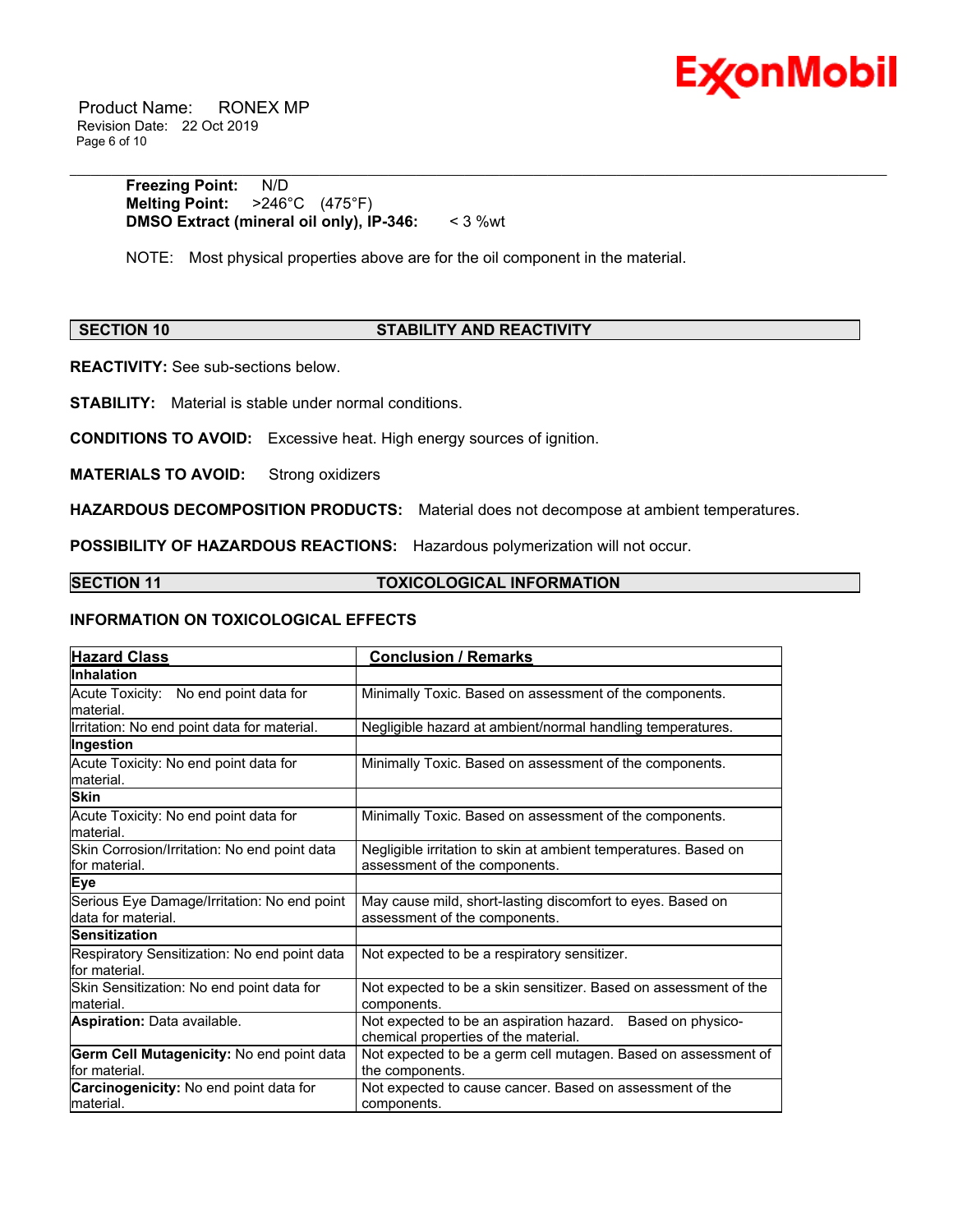

 Product Name: RONEX MP Revision Date: 22 Oct 2019 Page 7 of 10

| Reproductive Toxicity: No end point data             | Not expected to be a reproductive toxicant. Based on assessment |
|------------------------------------------------------|-----------------------------------------------------------------|
| for material.                                        | of the components.                                              |
| Lactation: No end point data for material.           | Not expected to cause harm to breast-fed children.              |
| Specific Target Organ Toxicity (STOT)                |                                                                 |
| Single Exposure: No end point data for<br>Imaterial. | Not expected to cause organ damage from a single exposure.      |
| Repeated Exposure: No end point data for             | Not expected to cause organ damage from prolonged or repeated   |
| Imaterial.                                           | exposure. Based on assessment of the components.                |

# **OTHER INFORMATION**

#### **For the product itself:**

Component concentrations in this formulation would not be expected to cause skin sensitization, based on tests of the components, this formulation, or similar formulations.

### **Contains:**

Base oil severely refined: Not carcinogenic in animal studies. Representative material passes IP-346, Modified Ames test, and/or other screening tests. Dermal and inhalation studies showed minimal effects; lung non-specific infiltration of immune cells, oil deposition and minimal granuloma formation. Not sensitizing in test animals.

# **The following ingredients are cited on the lists below:** None.

|               | --REGULATORY LISTS SEARCHED-- |               |
|---------------|-------------------------------|---------------|
| 1 = NTP CARC  | $3 = IARC 1$                  | $5 = IARC2B$  |
| $2 = NTP$ SUS | $4 = IARC 2A$                 | 6 = OSHA CARC |

# **SECTION 12 ECOLOGICAL INFORMATION**

The information given is based on data for the material, components of the material, or for similar materials, through the application of bridging principals.

### **ECOTOXICITY**

Material -- Not expected to be harmful to aquatic organisms.

### **MOBILITY**

 Base oil component -- Low solubility and floats and is expected to migrate from water to the land. Expected to partition to sediment and wastewater solids.

# **PERSISTENCE AND DEGRADABILITY**

### **Biodegradation:**

Base oil component -- Expected to be inherently biodegradable

### **BIOACCUMULATION POTENTIAL**

 Base oil component -- Has the potential to bioaccumulate, however metabolism or physical properties may reduce the bioconcentration or limit bioavailability.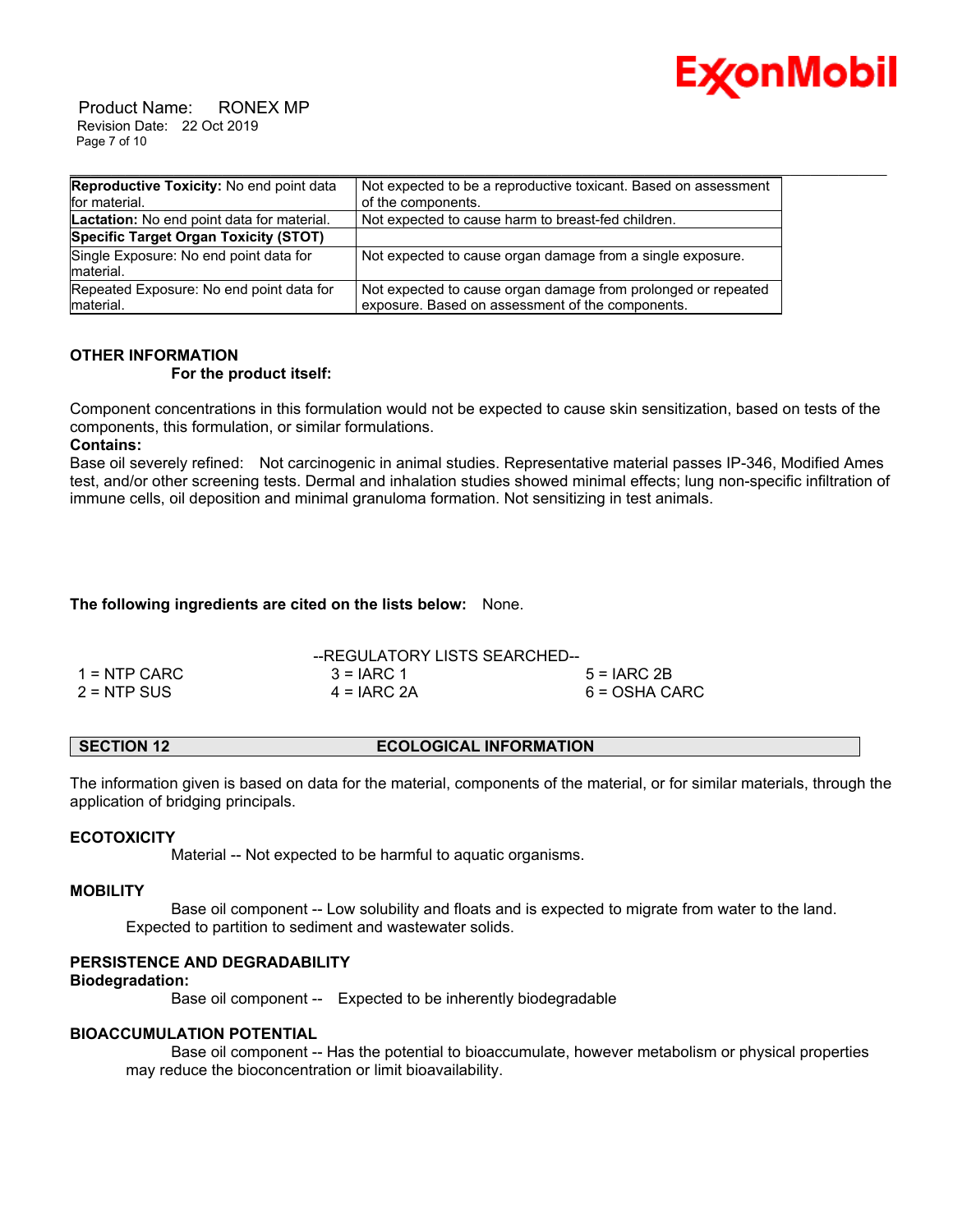

#### **SECTION 13 DISPOSAL CONSIDERATIONS**

\_\_\_\_\_\_\_\_\_\_\_\_\_\_\_\_\_\_\_\_\_\_\_\_\_\_\_\_\_\_\_\_\_\_\_\_\_\_\_\_\_\_\_\_\_\_\_\_\_\_\_\_\_\_\_\_\_\_\_\_\_\_\_\_\_\_\_\_\_\_\_\_\_\_\_\_\_\_\_\_\_\_\_\_\_\_\_\_\_\_\_\_\_\_\_\_\_\_\_\_\_\_\_\_\_\_\_\_\_\_\_\_\_\_\_\_\_\_

Disposal recommendations based on material as supplied. Disposal must be in accordance with current applicable laws and regulations, and material characteristics at time of disposal.

#### **DISPOSAL RECOMMENDATIONS**

 Product is suitable for burning in an enclosed controlled burner for fuel value or disposal by supervised incineration at very high temperatures to prevent formation of undesirable combustion products.

#### **REGULATORY DISPOSAL INFORMATION**

 RCRA Information: The unused product, in our opinion, is not specifically listed by the EPA as a hazardous waste (40 CFR, Part 261D), nor is it formulated to contain materials which are listed as hazardous wastes. It does not exhibit the hazardous characteristics of ignitability, corrositivity or reactivity and is not formulated with contaminants as determined by the Toxicity Characteristic Leaching Procedure (TCLP). However, used product may be regulated.

**Empty Container Warning** Empty Container Warning (where applicable): Empty containers may contain residue and can be dangerous. Do not attempt to refill or clean containers without proper instructions. Empty drums should be completely drained and safely stored until appropriately reconditioned or disposed. Empty containers should be taken for recycling, recovery, or disposal through suitably qualified or licensed contractor and in accordance with governmental regulations. DO NOT PRESSURISE, CUT, WELD, BRAZE, SOLDER, DRILL, GRIND, OR EXPOSE SUCH CONTAINERS TO HEAT, FLAME, SPARKS, STATIC ELECTRICITY, OR OTHER SOURCES OF IGNITION. THEY MAY EXPLODE AND CAUSE INJURY OR DEATH.

# **SECTION 14 TRANSPORT INFORMATION**

- **LAND (DOT):** Not Regulated for Land Transport
- **LAND (TDG):** Not Regulated for Land Transport
- **SEA (IMDG):** Not Regulated for Sea Transport according to IMDG-Code

**Marine Pollutant:** No

**AIR (IATA):** Not Regulated for Air Transport

#### **SECTION 15 REGULATORY INFORMATION**

**OSHA HAZARD COMMUNICATION STANDARD:** This material is not considered hazardous in accordance with OSHA HazCom 2012, 29 CFR 1910.1200.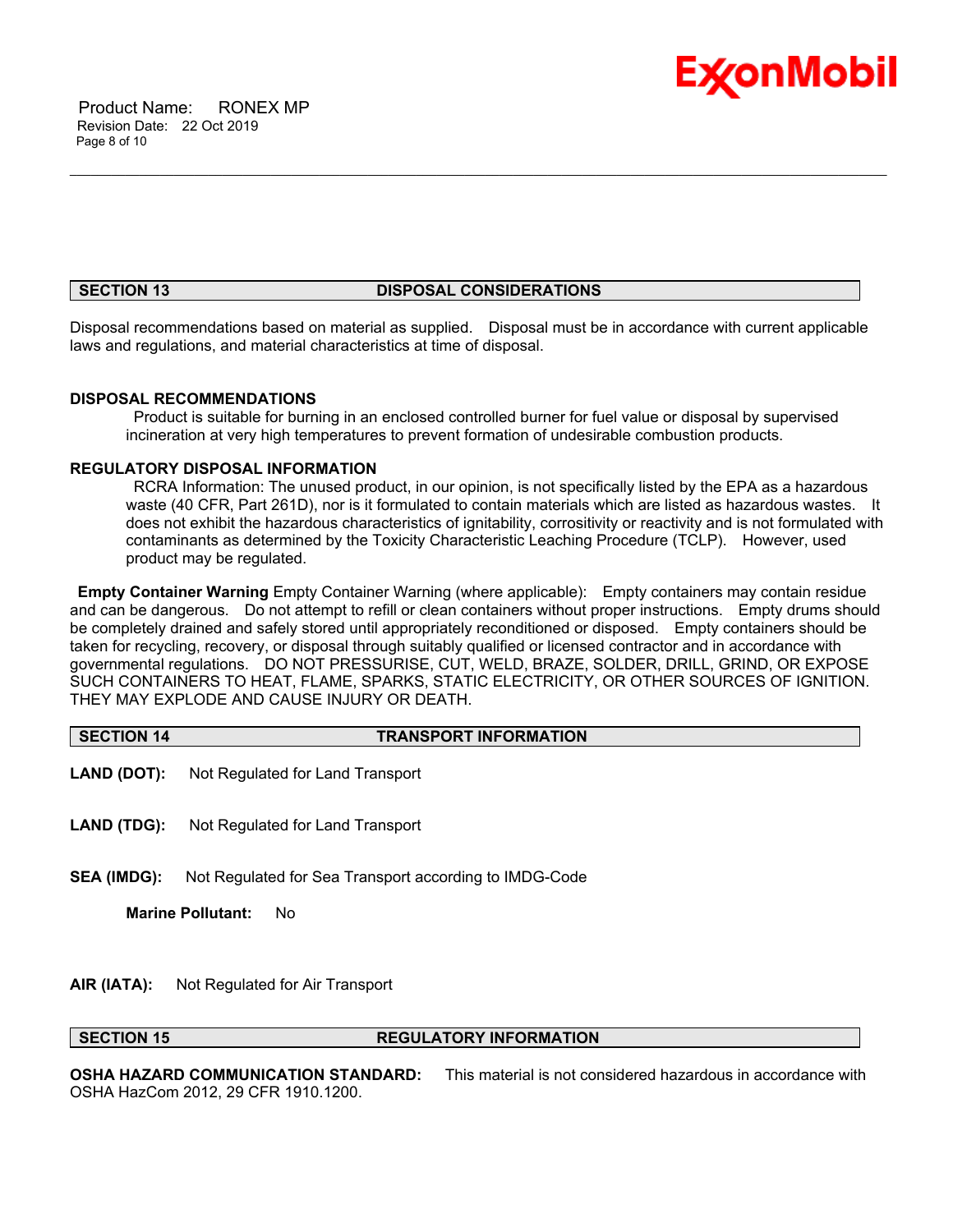

 Product Name: RONEX MP Revision Date: 22 Oct 2019 Page 9 of 10

\_\_\_\_\_\_\_\_\_\_\_\_\_\_\_\_\_\_\_\_\_\_\_\_\_\_\_\_\_\_\_\_\_\_\_\_\_\_\_\_\_\_\_\_\_\_\_\_\_\_\_\_\_\_\_\_\_\_\_\_\_\_\_\_\_\_\_\_\_\_\_\_\_\_\_\_\_\_\_\_\_\_\_\_\_\_\_\_\_\_\_\_\_\_\_\_\_\_\_\_\_\_\_\_\_\_\_\_\_\_\_\_\_\_\_\_\_\_ **Listed or exempt from listing/notification on the following chemical inventories:** AICS, DSL, IECSC, ISHL, KECI, PICCS, TCSI, TSCA

**SARA 302:** No chemicals in this material are subject to the reporting requirements of SARA Title III, Section 302

#### **SARA (311/312) REPORTABLE GHS HAZARD CLASSES:** None.

#### **SARA (313) TOXIC RELEASE INVENTORY:**

| <b>Chemical Name</b>   | <b>CAS Number</b> | <b>Typical Value</b> |
|------------------------|-------------------|----------------------|
| <b>IZINC DIALKYL</b>   | 68457-79-4        | $1 - 5\%$            |
| <b>DITHIOPHOSPHATE</b> |                   |                      |

#### **The following ingredients are cited on the lists below:**

| <b>Chemical Name</b>                                                     | <b>CAS Number</b> | <b>List Citations</b> |
|--------------------------------------------------------------------------|-------------------|-----------------------|
| ISEVERELY HYDROTREATED<br><b>IHEAVY PARAFFINIC</b><br><b>IDISTILLATE</b> | 64742-54-7        | 19                    |
| IZINC DIALKYL<br><b>IDITHIOPHOSPHATE</b>                                 | 68457-79-4        | 13, 15, 17, 18, 19    |
| <b>IZINC DINONYLNAPHTHALENE</b><br><b>ISULFONATE</b>                     | 28016-00-4        | 15                    |

|                 | --REGULATORY LISTS SEARCHED-- |                     |               |
|-----------------|-------------------------------|---------------------|---------------|
| $1 = ACGIH ALL$ | $6 = TSCA 5a2$                | $11 = CA$ P65 REPRO | $16$ = MN RTK |
| $2 = ACGIH A1$  | $7 = TSCA5e$                  | $12$ = CA RTK       | $17 = NJ RTK$ |
| $3 = ACGH A2$   | $8 = TSCA6$                   | $13 = IL$ RTK       | $18 = PA RTK$ |
| $4 = OSHA Z$    | $9 = TSCA 12b$                | $14 = LA RTK$       | 19 = RI RTK   |
| $5 = TSCA4$     | $10$ = CA P65 CARC            | $15 = M1 293$       |               |

Code key: CARC=Carcinogen; REPRO=Reproductive

#### **SECTION 16 OTHER INFORMATION**

N/D = Not determined, N/A = Not applicable

### **KEY TO THE H-CODES CONTAINED IN SECTION 3 OF THIS DOCUMENT (for information only):**

H315: Causes skin irritation; Skin Corr/Irritation, Cat 2

H316: Causes mild skin irritation; Skin Corr/Irritation, Cat 3

H317: May cause allergic skin reaction; Skin Sensitization, Cat 1

H318: Causes serious eye damage; Serious Eye Damage/Irr, Cat 1